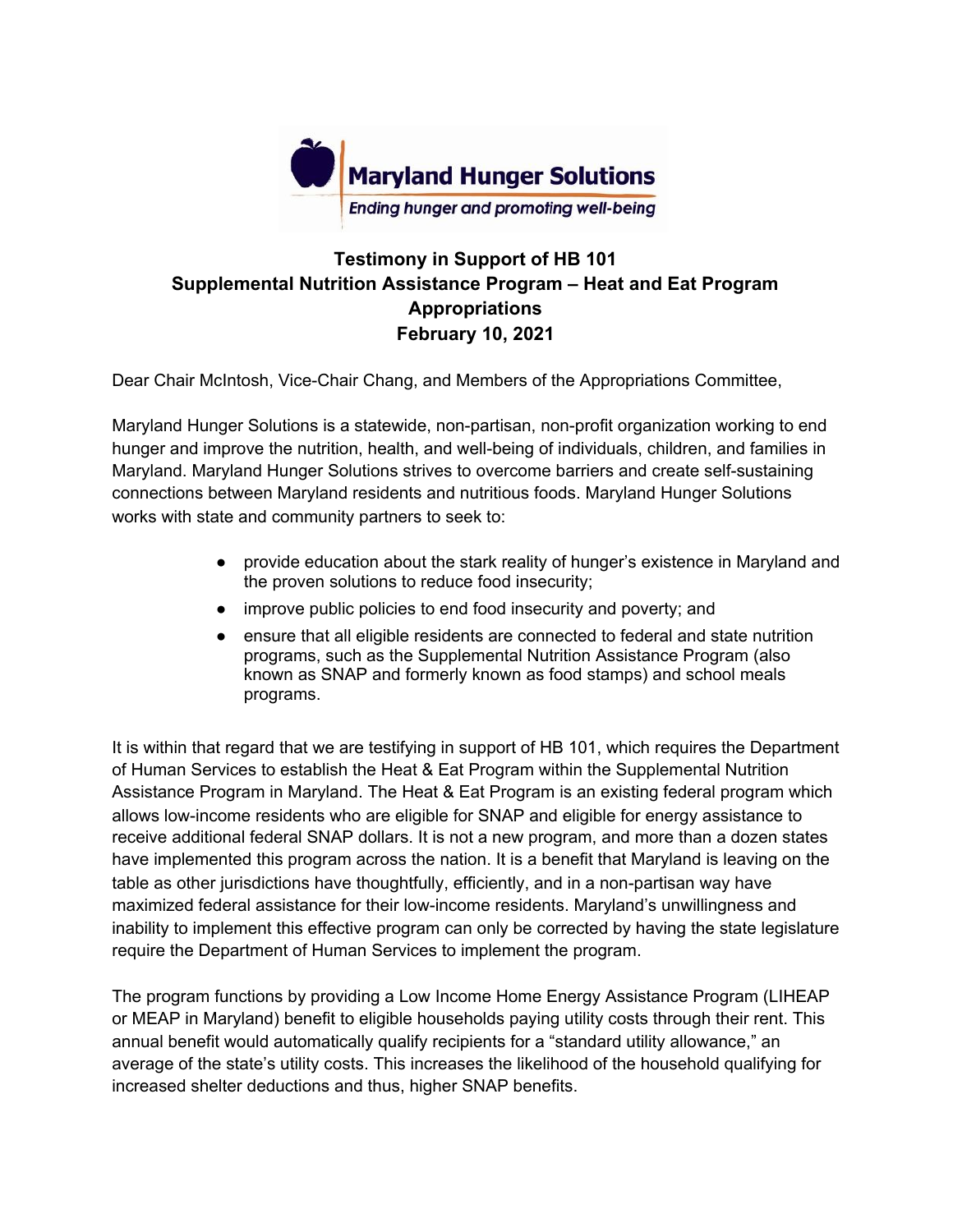There are two important items for consideration. First, the way that the program is implemented must conform to the federal requirements as stipulated in the 2014 Farm Bill, as passed by Congress and signed into law by President Obama. We reference here a summary provided by the National Conference of State Legislatures<sup>1</sup>, which I will summarize here; states may ensure that LIHEAP eligible households receive benefits of more than \$20 a year, which will ensure compliance and enable those same households, if they are also SNAP participating households, to boost their SNAP allotment. Prior to 2014, there was no minimum, and many states provided less than \$20 in order to increase SNAP allotments.

The NCSL also pointed out that if a state is running low on federal LIHEAP funds, that they may allocate state funding to boost funds available for assistance.

This is a critical point; existing federal dollars may be used. Additional state dollars may also be used. We believe that using additional state dollars would be appropriate and a smart investment. But for Maryland to continue as they have and not at least ensure that federal LIHEAP dollars are utilized is wasteful and inefficient.

A second and critical point is that Maryland would not be the first state to use this program. As quoted in the USA Today of March 14, 2014<sup>2</sup> New York decided to spend \$6 million in federal funds to preserve \$457 in food aid for 300,000 households rather than cut the benefit because of the change in the federal law, essentially using those federal funds to ensure that a minimum of \$20 was spent per household. Similarly, Rhode Island spent an additional \$1.3 million to avoid a cut of \$69 million. Across the border in the District of Columbia, DC needed to boost their LIHEAP funding by \$1.3 million. These jurisdictions had to boost spending to avoid cuts. Maryland is in a different place. By implementing the program and applying our existing LIHEAP funding for our SNAP eligible residents who are not getting LIHEAP, we can increase our federal SNAP benefits.

Pennsylvania's Republican Governor Tom Corbett agreed to spend \$8 million in federal LIHEAP benefits to save \$300 million in SNAP benefits for 400,000 Pennsylvanians.<sup>3</sup> Our colleague Louise Hayes of Community Legal Services of Philadelphia has submitted testimony in support of this legislation. In it, she says, "From Pennsylvania's perspective, Heat and Eat is a no-brainer. It greatly benefits Pennsylvania's neediest seniors and people with disabilities, and it greatly simplifies program administration, at minimal cost. I heartily urge Maryland to adopt Heat & Eat." She also submitted an operations memo from the Commonwealth of Pennsylvania from February of 2011 from Acting Director of Operations from the Department of Public Welfare, Lourdes Padilla. It details how local executive directors are to implement heat and eat in Pennsylvania.

<sup>1</sup> https://www.ncsl.org/research/human-services/-heat-and-eat-and-snap-changes-in-the-2014-farm-bill.aspx

<sup>2</sup> <https://www.usatoday.com/story/news/nation/2014/03/17/stateline-food-stamps/6538141/>

<sup>3</sup> https://www.inquirer.com/philly/news/politics/20140306\_In\_surprising\_move\_\_Corbett\_forestalls\_deep\_cuts\_in\_food\_stamps.html